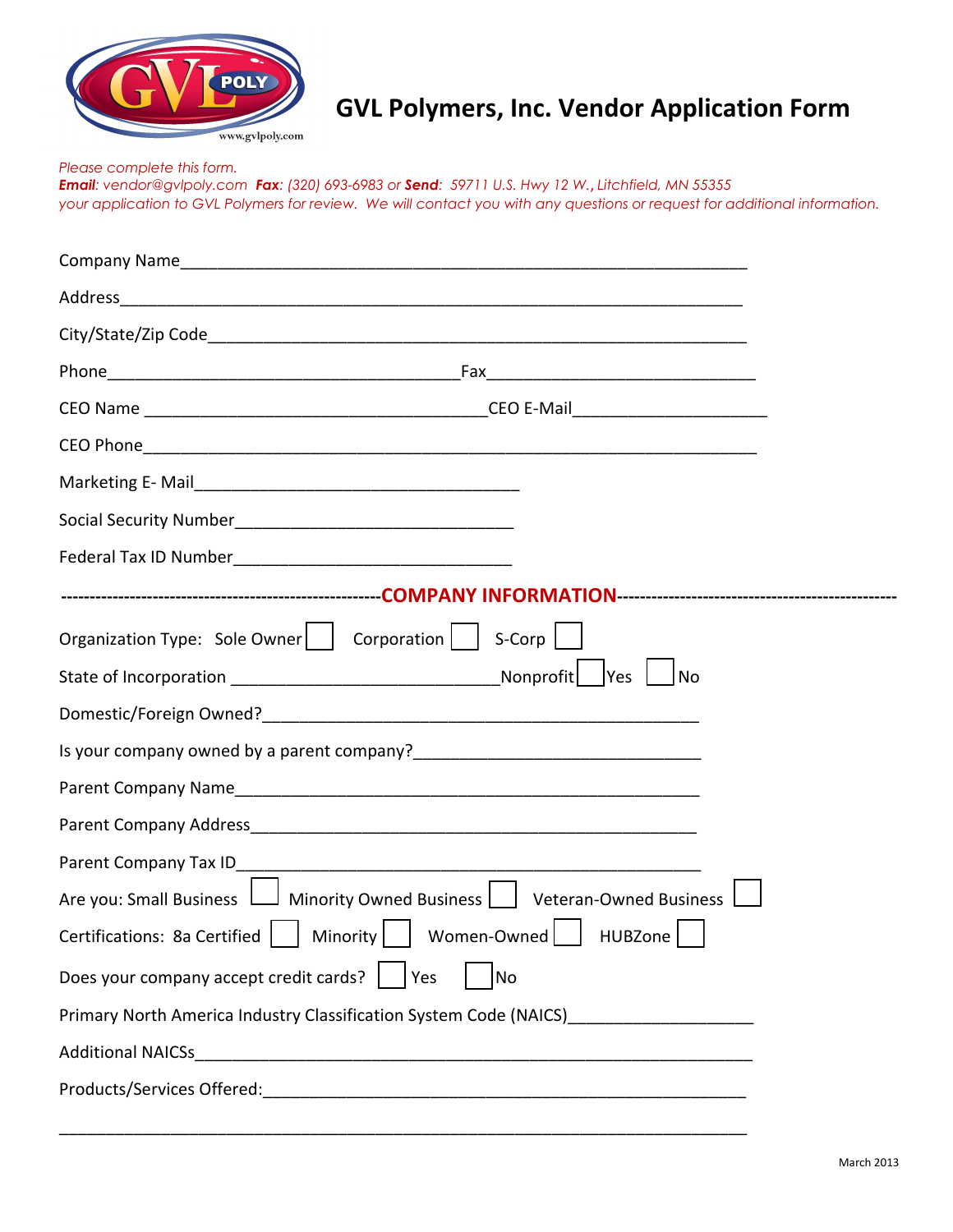| Did you company have a name change in the past 12 months? $\Box$ Yes<br><b>No</b>                                                                                                     |
|---------------------------------------------------------------------------------------------------------------------------------------------------------------------------------------|
|                                                                                                                                                                                       |
|                                                                                                                                                                                       |
|                                                                                                                                                                                       |
| Area in Sq Ft: Manufacturing ______ Office ______ Total                                                                                                                               |
| Number of Personnel: Manufacturing______ Quality Assurance______ Engineering_____<br>Are clean room facilities used for manufacturing product? $\vert \ \vert$ Yes $\vert \ \vert$ No |
| What percentage of work is Government Commercial Other                                                                                                                                |
| Describe any special processes that you perform (plating, painting, soldering, welding etc.)                                                                                          |
| Are you ISO-9000 Certified?     Yes     No ISO Certificate Type_________________                                                                                                      |
|                                                                                                                                                                                       |
| Expiration Date: ISO READY/Not Certified_____________________ Date of Certification_______                                                                                            |
| Registered or certified to any other Quality Management or System or model?                                                                                                           |
|                                                                                                                                                                                       |
|                                                                                                                                                                                       |
| Do you maintain operation policies and procedures for your quality management system?<br>Yes<br><b>No</b>                                                                             |
| Is an internal audit program maintained that reviews compliance with all aspects of the                                                                                               |
| quality program?<br>Yes<br><b>No</b>                                                                                                                                                  |
| Does the organizational structure define quality responsibility and authority?<br>Yes<br><b>No</b>                                                                                    |
| Does the organizational structure provide access to top management?<br>No<br>Yes                                                                                                      |
| Is the health and status of your quality management system periodically reviewed with management?<br>Yes<br>No                                                                        |
| Do you have a documented training program?<br>Yes<br>No                                                                                                                               |
| <b>March 2013</b>                                                                                                                                                                     |